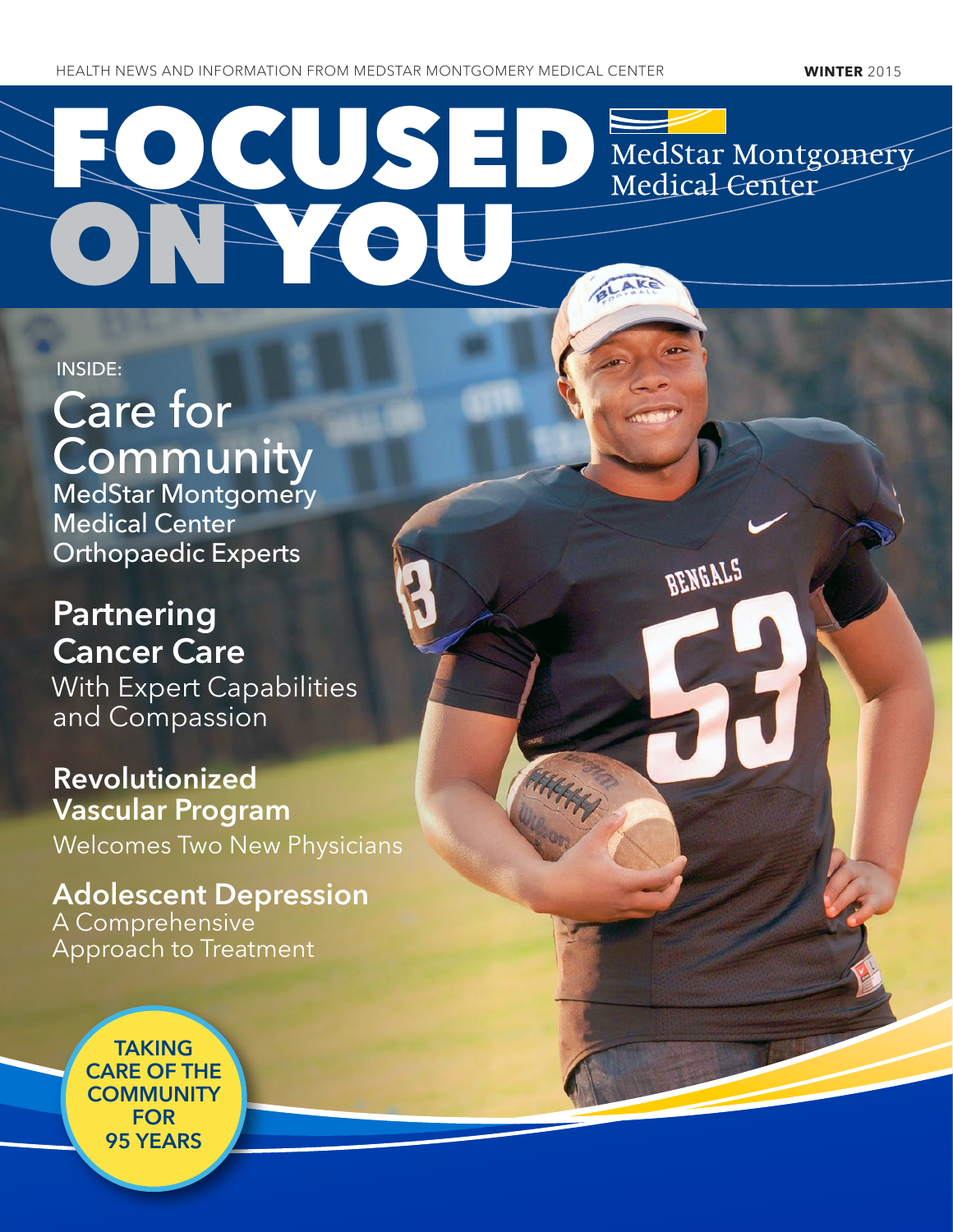### *From the President*

#### REFLECTION AND FORWARD THINKING FOR A NEW YEAR

As we think about the year ahead and make vows for personal, professional

and community improvements, we are also reflecting on the year gone by and celebrating our accomplishments. This year, MedStar Montgomery Medical Center together with the support of doctors, patients and the community, celebrates 95 years of continual dedication to, and improvement of, expert and comprehensive patient care.

This past year, our clinicians and associates have gone through extensive safety and quality training to maintain MedStar Montgomery's commitment to being a high-reliability organization. We are continually improving health and safety standards to give patients the best experience, care and outcomes.

Our efforts have been recognized by the community and have resulted in awards for our programs, quality patient care and safety initiatives, including:

- Primary Stroke Center reaccreditation and designation for the state of Maryland
- Reaccreditation with commendation of The Cancer Program by the American College of Surgeons Commission on Cancer
- Second annual "Top Performer on Key Quality Measures®" award by The Joint Commission
- 2014 Delmarva Foundation Excellence Award for Quality

These recognitions have put us in an excellent place to begin 2015. We look forward to another year of good health, continued growth and accomplishment as we bring you and your loved ones the best care possible.

Yours in good health,

Primary

**PETER W. MONGE,** FACHE President, MedStar Montgomery Medical Center Senior Vice President, MedStar Health

### $\implies$ **MedStar Montgomery** Medical Center

Knowledge and Compassion **Focused on You** 

### **MEDSTAR MONTGOMERY MEDICAL CENTER UPCOMING LECTURES**

#### **Wine, Women & Heart Health: Celebrate Your Heart**

Learn about signs and symptoms of heart disease and ways to reduce your risk by Estelle Jean, MD, Cardiologist. Event will include free blood pressure screenings, light dinner and a complimentary glass of wine.



Estelle Jean, MD

Wednesday, February 18, 5:30 p.m. MedStar Montgomery Community Learning Center A, B and C To register, call **301-774-8881**

### **Common Conditions of the Elbow, Wrist and Hand**

Alison Kitay, MD, MedStar Montgomery Medical Center's Chief of Hand Surgery, will discuss common disorders such as carpal tunnel syndrome, tennis elbow, hand and wrist lumps and bumps, and arthritis.



Alison Kitay, MD

Monday, March 9, 12 p.m. Longwood Community Center 19300 Georgia Avenue, Brookeville, MD

To register, visit MedStarMontgomery.org/Classes or call **301-774-8881**

## FOCUSED ON YOU

**KENNETH A. SAMET**, FACHE President and CEO, MedStar Health

**JOSEPH BELL** Chairman, MedStar Montgomery Medical Center Board of Directors

**PETER W. MONGE FACHE** President, MedStar Montgomery Medical Center Senior Vice President, MedStar Health

*Focused on You* is published by MedStar Health to provide general health information. It is not intended to provide personal medical information, which should be obtained directly from a physician. © 2015.

**NIKKI YEAGER**

Vice President, Strategic Planning, Marketing and Business Development

#### **GINA COOK**

Manager, Marketing and Communications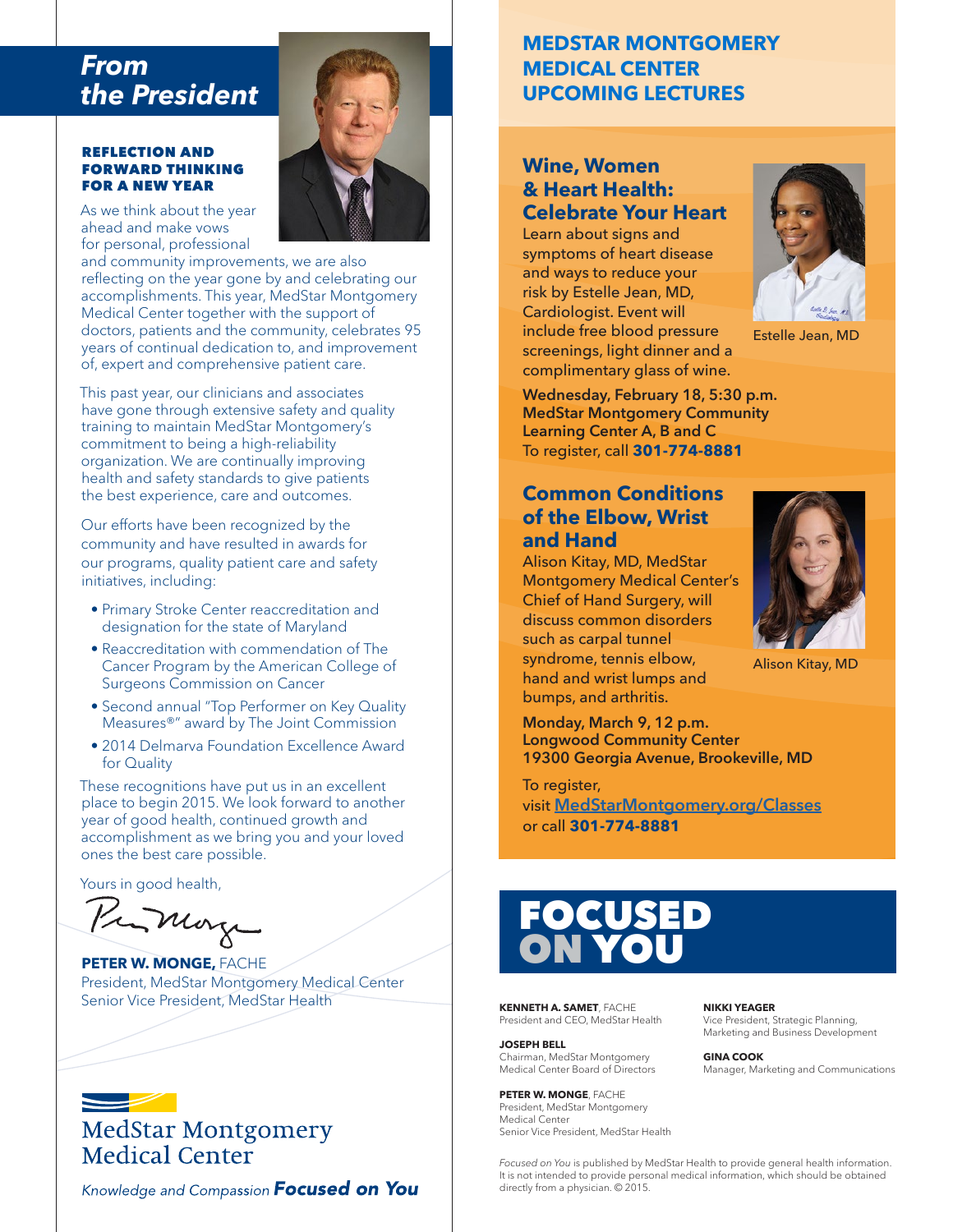## *MedStar Montgomery Medical Center Orthopaedic Experts*  **Care for Community**

O most of the spectators at the October 2013<br>
match between Sherwood and James H. Blake<br>
high schools, the collision involving Paul Farrell<br>
and an appacing player looked like a routing football match between Sherwood and James H. Blake and an opposing player looked like a routine football block. But Carter Mitchell, MD, who was on the sideline as part of a new program started by MedStar, says he realized almost immediately that the hit was anything but ordinary.

#### **'SOMETHING WAS WRONG'**

"I knew as soon as Paul fell to the ground that something was wrong," says Dr. Mitchell, an orthopaedic surgeon at MedStar Montgomery Medical Center. "It was a unique play. Another player stepped in front of Paul and he wasn't able to protect himself. He fell backward after the hit, sat down, then laid down, almost peacefully. It was unusual."

> Dr. Mitchell, who specializes in sports medicine at MedStar Montgomery, is also part of the MedStar Orthopaedic Institute, the area's largest and most experienced team of orthopaedic surgeons. He immediately rushed onto the field, along with Becky Taylor, a certified athletic trainer from MedStar. "Becky talked with Paul while



**Carter** Mitchell, MD

I examined him," Dr. Mitchell says. "I couldn't feel anything," recalls Paul. "I was overwhelmed and didn't know what was happening. I was scared. I thought I was going to die."

Suspecting cervical spine injury, Dr. Mitchell was able to stabilize Paul, check his vitals and provide basic life support, place him on a backboard and prep him for hospital transport. The efforts of Dr. Mitchell, Taylor, and the emergency medical team that transported him to a nearby hospital, "made all the difference," says Paul.

#### **EXPERTS ON THE FIELD**

While his teammates initially encouraged him to get up, the medical experts knew this could have caused further injury. "I was very thankful they were at the game," Paul recalls.

"Because we are trained to be prepared and have done this before, we were able to get Paul the help he needed



*Paul is grateful that Dr. Mitchell and athletic trainer Becky Taylor*  were on the field when he was injured. He received immediate medical attention, which played a crucial part in his full recovery.

right away," Dr. Mitchell says, adding that Paul eventually made a full recovery.

According to the National Athletic Trainers' Association, proper management of acute spinal injuries on the playing field is crucial. Youth sports participation is among the most common causes of spinal cord injuries for Americans age 30 and younger.

Dr. Mitchell and Taylor are part of a pilot program launched by MedStar Sports Medicine in 2013 to assign certified athletic trainers to selected high schools throughout the Baltimore/Washington, D.C. area to attend to injured athletes and provide instruction on injury causes, treatment and prevention.

#### **IMPORTANCE OF TRAINING**

To Dr. Mitchell, who attends home games at Sherwood High School with Taylor, the incident involving Paul highlights the importance of having trained professionals at school games.

"For injuries involving the head and neck, the first few minutes are critical," says Dr. Mitchell. "You need to know how to deal with the athlete on the field. If a patient has severe neck and head trauma, as was the case with Paul, removing the helmet can do more harm than good," Dr. Mitchell cautions.

Given the prevalence of sports injuries, having trained medical professionals at these games results in saved lives and better outcomes when serious injuries occur. **<<**

To learn more about the MedStar Sports Medicine program, or to make an appointment with Dr. Mitchell, call 301-774-8881 or visit us online at MedStarMontgomery.org/Ortho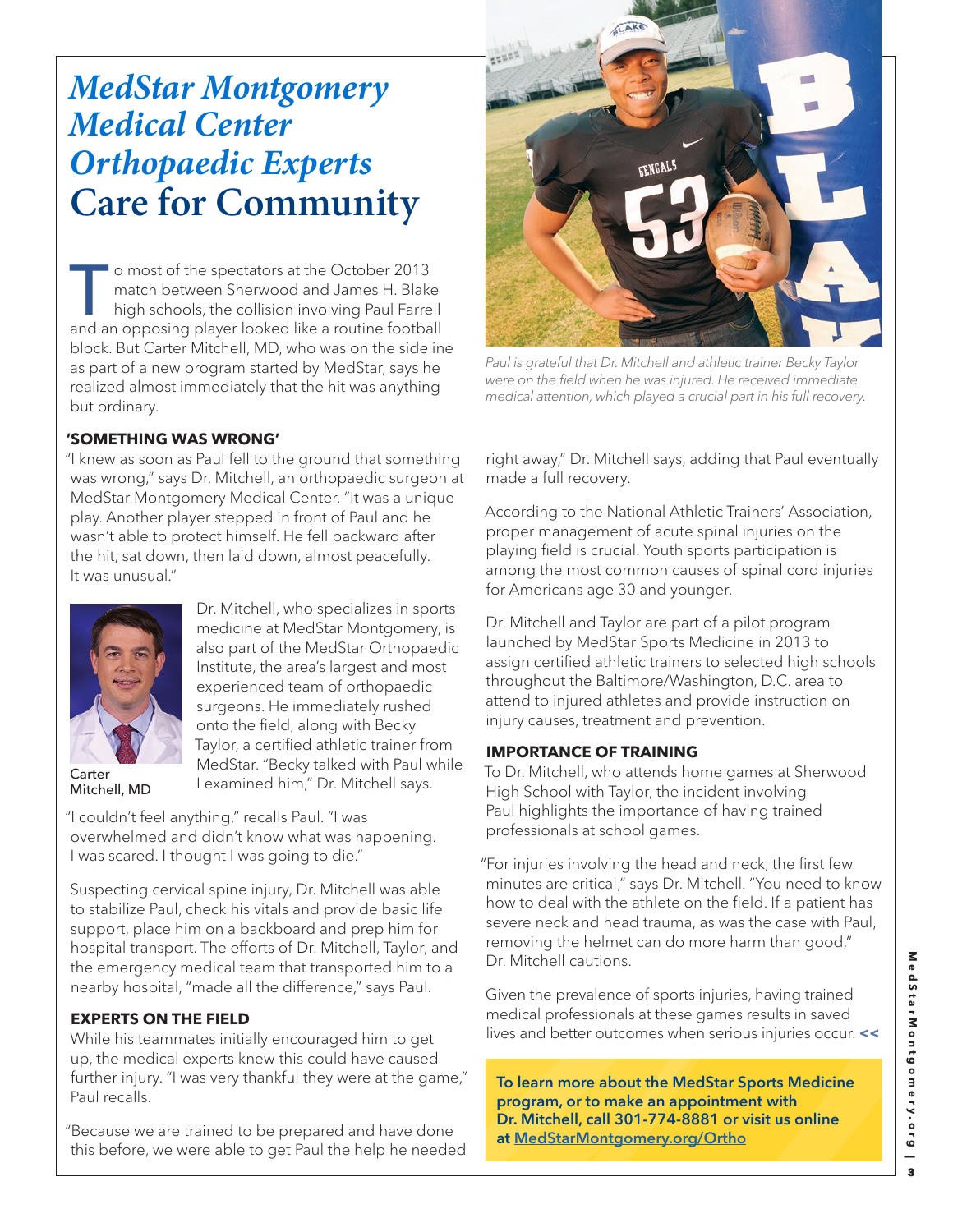## **Partnering Cancer Care**  *with Expert Capabilities and Compassion at MedStar Montgomery*

Using decades of successful practice, Attorney<br>Warren Kaplan negotiated the complexities of<br>the law with finesse. Eight years ago, when his<br>protate capcer recurred and spread he attacked it w Warren Kaplan negotiated the complexities of the law with finesse. Eight years ago, when his prostate cancer recurred and spread, he attacked it with the same skill—researching every detail to find just the right physician and the best treatment. After some starts and stops, Warren landed in the capable hands of Nancy Dawson, MD—an internationally renowned prostate cancer expert and part of the team of oncologists at MedStar Montgomery Medical Center.

"I consulted with people all across the country, looking for an oncologist with three attributes," Warren explains. First, the physician needed to be an expert in the field, aware of the latest therapies and of research in the pipeline. He wanted an oncologist who was flexible and someone he could relate to as a person—not simply as a patient.

#### **THE SPECIALIST'S SPECIALIST**

He found it all in Dr. Dawson, who literally wrote the book on prostate cancer. Dr. Dawson is an oncologist at MedStar Georgetown University Hospital and MedStar Montgomery Medical Center. She has been treating patients with prostate cancer for more than 30 years—and has led clinical research that validated all of the currently used chemotherapies for the disease. When oncologists are



Nancy Dawson, MD

looking for the most current treatment options for their patients, they ask Dr. Dawson.

She and her colleagues at MedStar Georgetown University Hospital are "subspecialist's subspecialists" whose practices are exclusively focused on one type of cancer. "They are the go-to resources globally," says John Marshall, MD, chief, division of Hematology/ Oncology at MedStar Georgetown. "Three years ago, we brought our clinical team of experts to MedStar



Warren Kaplan is grateful for his partnership with Dr. Dawson; he is able to work for him and his very active lifestyle, including regular runs near his hor

Montgomery in a collaborative venture to provide physician services at the hospital and treatment at the Infusion Center," he explains.

#### **RAPID ACCESS, PATIENT-CENTERED**

Warren, whose cancer was first diagnosed a dozen years ago, completed eight months of chemotherapy at the Infusion Center at MedStar Montgomery Medical Center and heaps high praise on the facility and its staff. "Everyone is so refreshingly friendly and patient-oriented," he says. "The facility isn't crowded; it's nearly one-on-one care. They know my name, and the staff demonstrates a comfort level with one another and with all of the patients that I haven't seen elsewhere."

Dr. Dawson agrees. "I can expedite treatment, which is critical medically—and for patients' peace of mind—and I can spend more time with my patients developing personalized treatment plans. We offer all types of chemotherapy, hormonal treatment and immunotherapy at the Infusion Center at MedStar Montgomery. Patients also have access to clinical trials for new treatments," she explains.

Warren, who has previously been treated with hormonal therapies and radiation, is benefitting from recent advances

To make an appointment with one of our cancer specialists at MedStar Montgomery Medical Center, call 301-774-8881, or visit MedStarMontgomery.org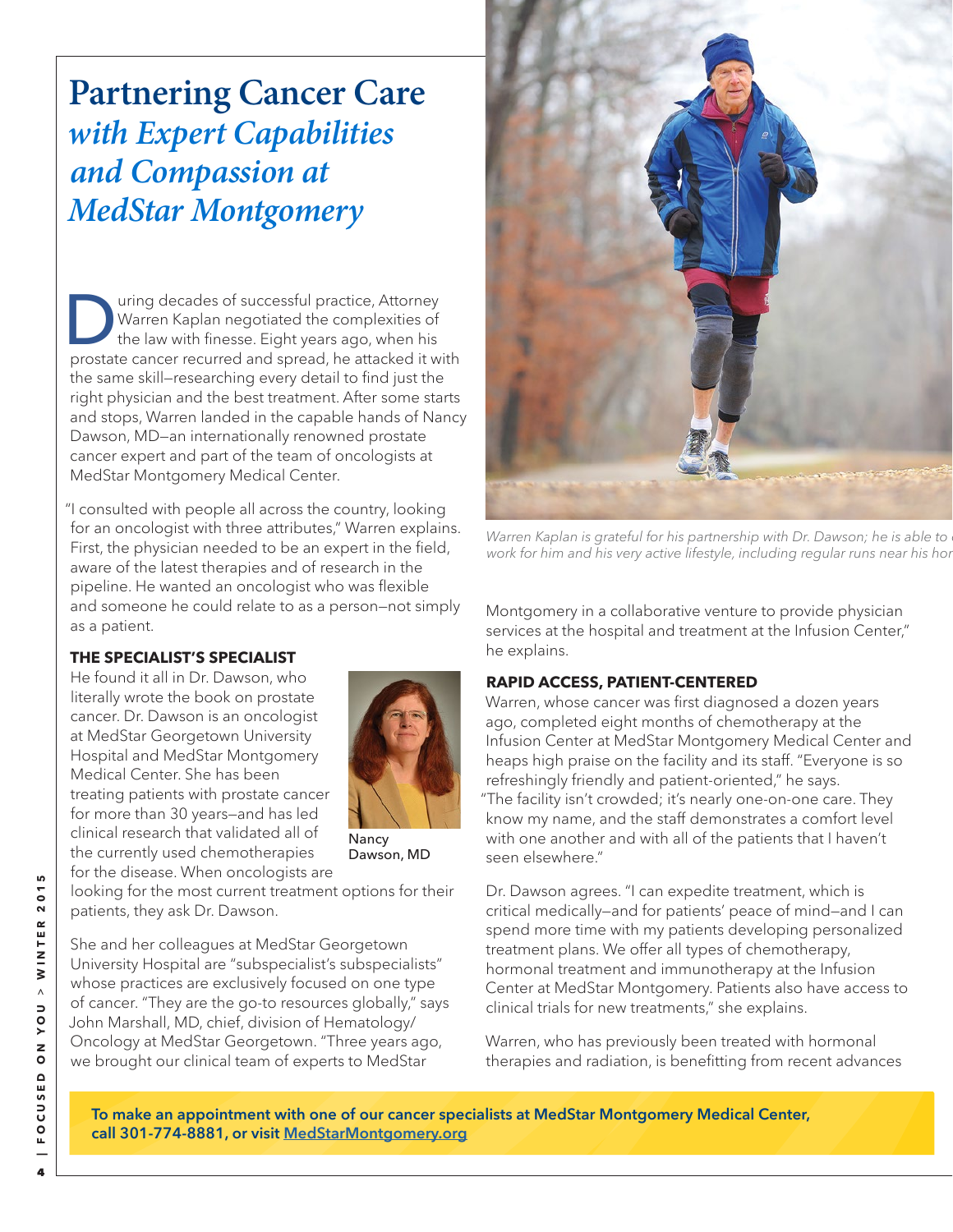#### **CANCER SUPPORT GROUPS**

#### *All Cancers Support Group*

Are you looking for a safe place to explore ways of coping with the stress of a cancer diagnosis and treatment? An oncology social worker will help you learn how to take an active role in your health and well-being. **FREE**

**2nd Wednesday** (9:30—10:30 a.m.) and **4th Wednesday** (4:30—5:30 p.m.) of every month. Meet on the MedStar Montgomery Medical Center campus. For more information, call Debra Otani at **301-774-8693**.

#### *Gentle Yoga for Cancer Patients, Survivors and Caregivers*

A variety of yoga poses to increase strength, balance and flexibility. Please dress comfortably and bring a yoga mat. Call 301-774-8693 with questions. **FREE**

**Thursdays**, 10:30—11:30 a.m. MedStar Montgomery Medical Center 18101 Prince Philip Drive Olney, MD 20832

 consult with her to find treatment options that me in Potomac, Md.

in treatment. "Warren is one of nearly 30,000 men in the U.S. whose prostate cancer has metastasized. For a long time, we didn't have much to offer these patients. But new drugs have emerged in just the last few years that are proving effective. It's very encouraging," Dr. Dawson adds.

Thanks to the team at MedStar Montgomery, Warren is getting back to his normal routine. For the vital 79-yearold, getting back to normal means returning to the gym and workouts with his personal trainer, and frequent runs in the woods near his home. In February, he is taking advantage of his current "upward trajectory" to take a trip with his two sons. But make no mistake, this isn't a vacation for the faint of heart. "We're going trekking with llamas in New Zealand," says Warren.

For Warren, camping out and hiking through the beauty of the island country's wilderness is the ideal way to spend the time treatment has earned him. **<<**

## Early Recognition is Key for Treating Delirium

re you worried about the<br>way a loved one has been<br>behaving lately? Do you<br>find yourself thinking "Why is be way a loved one has been behaving lately? Do you find yourself thinking, "Why is he so forgetful these days?" or "When did she become so easily agitated and upset?"

"Delirium is not a psychological disorder, like dementia, but a medical condition that can be resolved with awareness and treatment," says Debbie Dillon, RN, a director of nursing and nursing liaison to the Patient/Family



Advisory Council with MedStar Montgomery Medical Center. "Serious and abnormal disorientation experienced by your loved one could indicate delirium."

Delirium can affect anyone of any age and occurs when a person becomes suddenly confused and disoriented, or acts in a way that is extremely out of the ordinary. This goes beyond common forgetfulness.

Delirium is manageable if promptly addressed by a member of a healthcare team. "Recognizing the signs of delirium right away puts your loved one in the best position for positive treatment," Dillon says.

#### MANY CAUSES

Delirium may occur from a brain injury, stroke, bad vision or hearing or mental health concerns. Other factors that may trigger delirium include:

- Sudden illness or onset of infection or fever, or worsening chronic illness
- Dehydration or constipation
- Recent hospital stay or move
- Loss of a loved one
- Change in medication or medication side effects

#### KNOW THE SIGNS OF DELIRIUM

A key sign of delirium is how quickly the disoriented state manifests. Your loved one may be suffering from delirium if he or she suddenly:

• Cannot think clearly or no longer pays attention to details

- Seems unaware of or doesn't recognize you or his or her surroundings
- Sees or hears things that aren't there or says strange things
- Is unusually anxious or aggressive

#### HOW YOU CAN HELP

If you suspect your loved one suffers from delirium, you should:

- Record the time and date when you notice a change
- Seek immediate medical care from a primary care provider or urgent care facility
- Speak in a calm, soothing voice and remind your loved one where he or she is and who you are

If you or a loved one are experiencing these symptoms, call your doctor.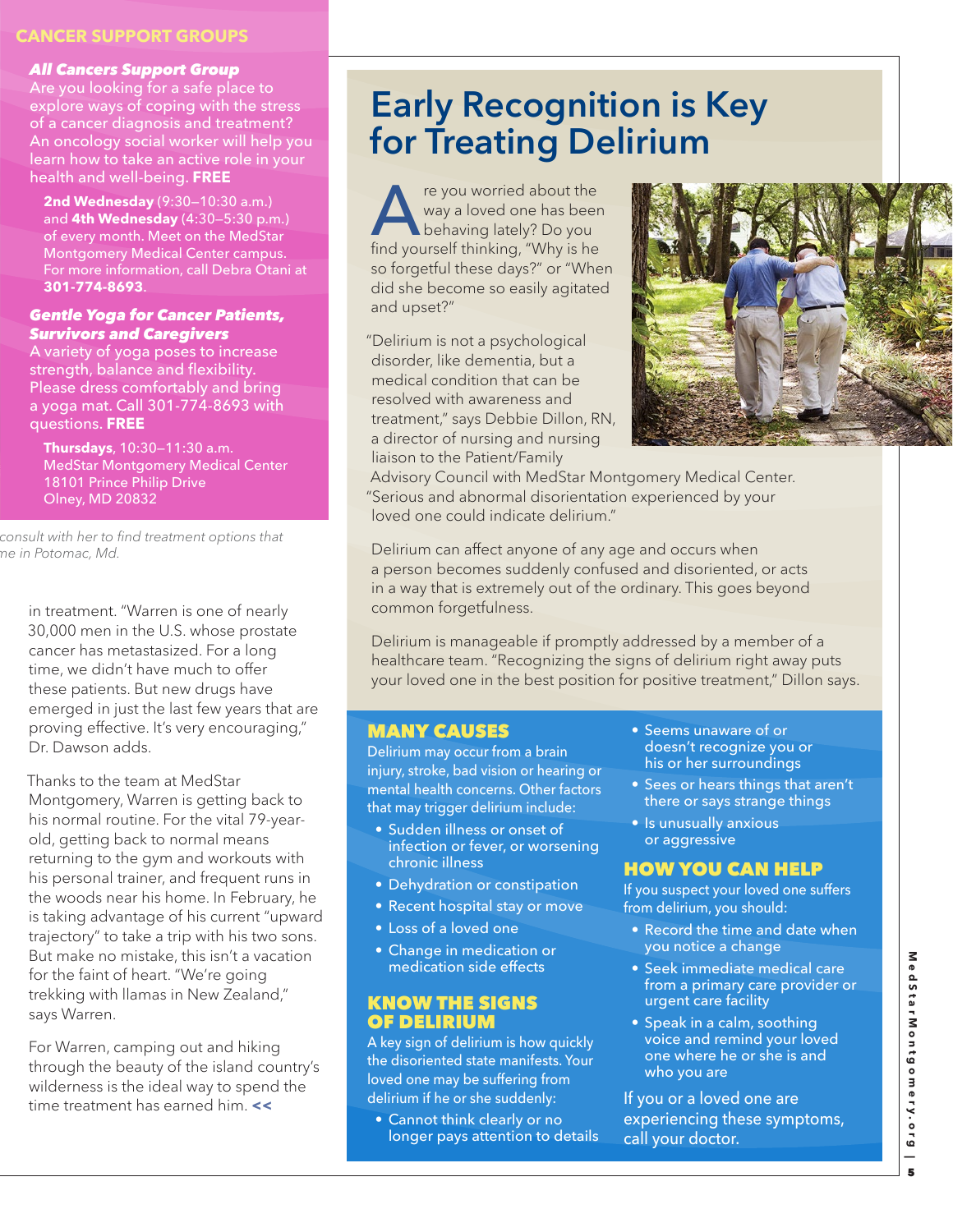## **Revolutionized Vascular Program**  *Welcomes Two New Physicians*

MedStar Montgomery Medical Center has long been a leader in diagnosing and treating a range of artery and vein conditions. The Vascular Diseases Program at MedStar Montgomery, part of the nationally ranked MedStar Heart & and vein conditions. The Vascular Diseases Program at MedStar Montgomery, part of the nationally ranked The program is growing even bigger and better with the addition of two highly respected vascular surgeons.

#### **STEVEN D. ABRAMOWITZ, MD, RPVI**

Dr. Abramowitz is known for his warm approach and understanding of complexities and innovations in vascular intervention. His main areas of clinical expertise are:

- Deep vein thrombosis/pulmonary embolism thrombolysis
- Endovascular Venous Reconstruction
- Hemodialysis access creation and maintenance
- Peripheral, carotid, renal and abdominal artery disease

#### **TAREQ M. MASSIMI, MD, RPVI**

Dr. Massimi is known for taking a collaborative approach to care that emphasizes individualized treatment relying on a range of medical, endovascular or open surgery therapies. His main areas of clinical expertise are:



Tareq M. Massimi,

Steven D. Abramowitz, MD, RPVI

- Dialysis access
- Medical, endovascular and surgical therapies from carotid, peripheral arterial, thoracic and abdominal aorta MD, RPVI
- Vascular disease screening, evaluation, diagnosis and treatment
- Venous disease

### **NEW VASCULAR SERVICES**

The vascular team at MedStar Montgomery diagnoses and treats conditions ranging from aneurysms of the major blood vessels and aorta to blood clots, blockages of the arteries outside the heart known as peripheral arterial disease or PAD, and venous malformations. The surgical team offers expertise in both open and minimally invasive therapy for all conditions.

"Having an easily accessible and well-equipped facility such as MedStar Montgomery allows us to provide great care to the community locally, which makes life much easier for the patients, their families and their primary care physicians," Dr. Massimi says. "We are able to provide follow-up care locally as well."

### *Minimally Invasive Solution Revolutionizes Vascular Care*

Software differenced Chest pains and shortness was seen<br>the experienced chest pains and shortness of broath. The decree discovered that he had a by local doctors in Maryland after he experienced chest pains and shortness of breath. The doctors discovered that he had a blockage in his arteries. After being prescribed a blood thinner, Kenneth was released—only to pass out just a few days later. "All I remember is walking to the bedroom. The next thing I knew, I woke up staring at the ceiling," Kenneth says. "I had very severe chest pains and could hardly get my breath at all."

Kenneth was rushed to MedStar Montgomery's Emergency Department (ED), where he was diagnosed with a sub-massive pulmonary embolism—a blood clot that was putting severe pressure on his heart. That's when he saw Tareq Massimi, MD, who recommended a newer, minimally invasive procedure known as catheter directed thrombolytic therapy to break the blood clot using special, X-ray-guided catheters.

This procedure allows patients to recover quickly and spend less time in the hospital. Minimally invasive vascular treatments generally involve fewer complications such as damage to the heart and risk of bleeding.

Kenneth underwent the procedure with Dr. Massimi immediately. He was monitored in the ICU for about 12 hours, and, after that, a follow-up test found that his heart had completely recovered.

"Kenneth was essentially in heart failure when we saw him in the ED," Dr. Massimi says. "But the next day there was a dramatic improvement in the pressure on his heart."

"The swiftness of the procedure taking effect and knowing the problem has been taken care of have been a huge relief," says Kenneth. **<<**

To make an appointment with Dr. Massimi or Dr. Abramowitz call 301-774-8881 or for more information visit MedStarMontgomery.org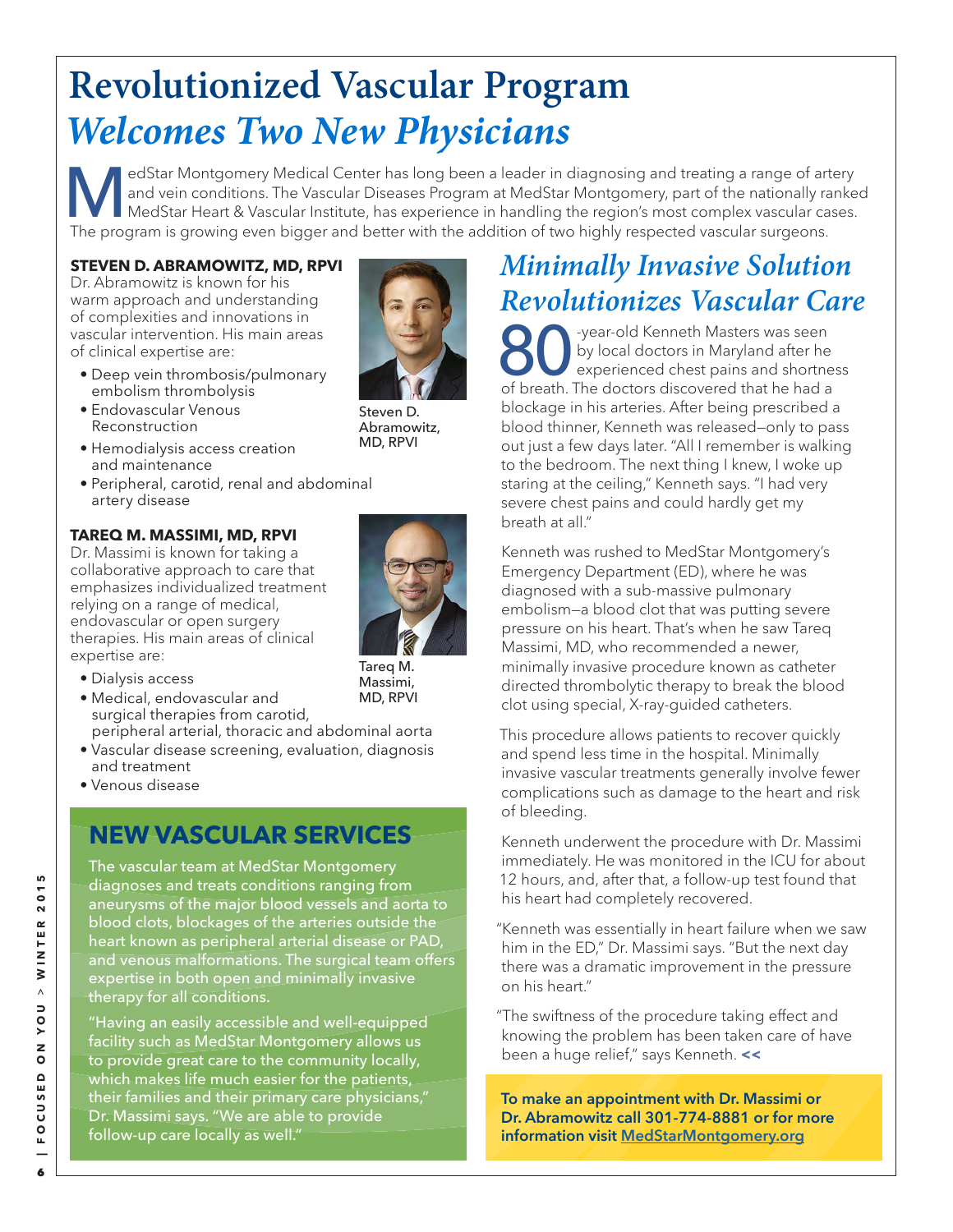

Robert Roth, Coordinator of Adolescent Services at MedStar Montgomery, engages with teens at an Adolescent Depression Group.

The prom. The homecoming dance. Final exams<br>and report cards. An awakening to sexual identi<br>These touchstone events in the lives of adolesce and report cards. An awakening to sexual identity.

These touchstone events in the lives of adolescents can trigger episodes of depression, anxiety and even suicidal thoughts if young people feel left out, slighted or out of control of their lives.

"Adolescent mental health is a much more serious problem than parents and school officials think," said Robert Roth, Coordinator of Adolescent Services at MedStar Montgomery Medical Center. "They often say the kids should just 'toughen up.' But adolescents need more today than that. Life is different from when their parents were young. The Internet has taken anxiety to a whole new level. Many of these young people put their stories out there for all to see and don't understand why they are criticized and bullied."

Roth, a marriage, family and child counselor, recognized a growing trend in adolescent depression 18 years ago, when he established the Outpatient Afterschool Adolescent Program at MedStar Montgomery. What started as a substance abuse program gradually expanded to include a focus on depression. The number of adolescents needing these services has continued to rise over the years.

"There is a lot of unhappiness and uncertainty," he said. "We are pounded by bad news all the time, and the added anxiety can be crippling."

The Adolescent Depression Group offers a safe place for teens, ages 13 to 17, to share their fears and anxieties, once or twice a week, in the evening. To participate

## *A Comprehensive Approach* **to Treating Adolescents with Depression**

in the group, the teens must be under the care of an individual therapist or psychiatrist.

There is one hard-and-fast rule for the participants: They cannot use the word "depression" or "depressed" to describe their feelings.

"I want them to use more specific descriptors, such as lonely, scared, hurt, angry, agitated," Roth said. "That helps them focus on the problem, not the diagnosis. The teens who have been in the program for a while always remind the newcomers of that rule. It seems to work."

The attendance at each session fluctuates during the school year, with a spike usually occurring near the winter holidays and leading up to, and after, popular school events. Some young people have been in the program for four years, throughout their high school careers.

Signs that a teen may be suffering from depression include bursting into angry tirades, dropping out of activities, pulling away from friends, and declining performance in school. Approximately 11 percent of children and adolescents in the United States have depression.

"Teen depression is a serious medical problem that causes a persistent feeling of sadness and loss of interest in activities," Roth said. "It affects how a teen thinks, feels and behaves. Teen depression is not a weakness or something that can be overcome with willpower."

Roth added, "Just as there is no single cause for depression, there is no all-purpose panacea, no pill that will resolve life's difficulties. We find that combining individual therapy, medication and group therapy offers the most comprehensive and successful treatment option." **<<**

To learn more about adolescent mental health and depression, how to recognize the signs and when your child should get help, please call our Addictions and Mental Health Center at 301-774-8800.